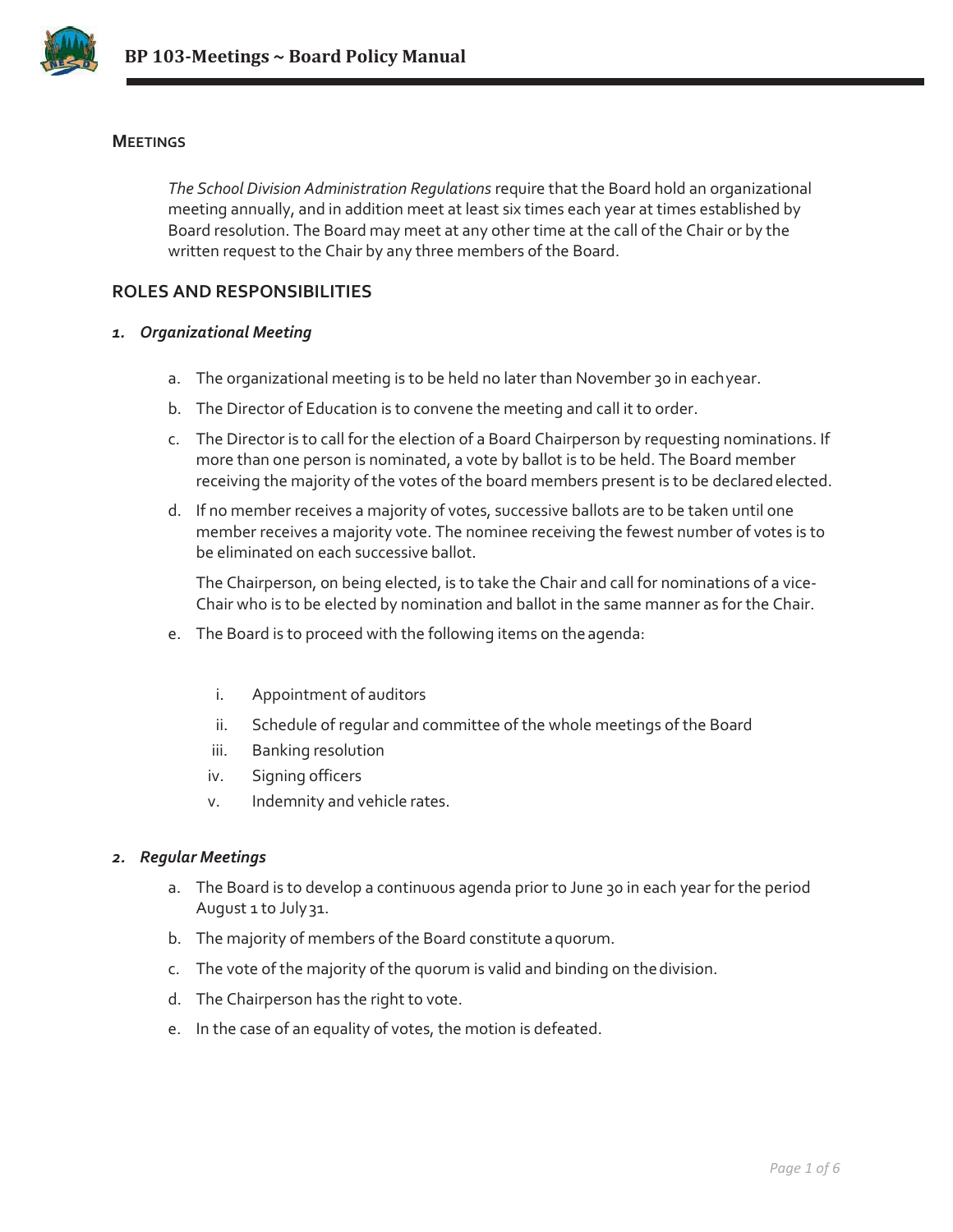

- f. Regular meetings of the Board are open to the public. No person is to be excluded except for improper conduct as determined by theChairperson.
- g. For each meeting, the Chairperson and Director are to arrange for the preparation and delivery to Board members, at least one day in advance of the meeting, an agenda and a file of related materials which will be used in themeeting.
- h. No act, proceeding, or policy of the Board is deemed valid unless adopted at a regular or special meeting at which a quorum of the Board is present.

### *3. Special Meetings*

- a. The Board may hold special meetings in addition to regular meetings to transact any unfinished business.
- b. A special meeting may be scheduled by:
	- i. The Board passing a motion at a legally constituted meeting of the Board. The motion shall provide the predetermined date, time and place. No other notice of those meetings is required.
	- ii. All other meetings of the board of education shall be called by giving board members:
		- a) at least six business days' notice to each member by registered mail;
		- b) written notice delivered to each member in person at least three days before the meeting, or by leaving the notice with an adult person at a member's place of residence; or
		- c) Written notice in an electronic form that complies with section 9 of *The Electronic Information and Documents Act, 2000* at least 3 business days before the meeting. Section 9 requires the information provided in electronic format to be accessible by the other person and is capable of being retained by the other person so as to be usable for subsequent reference.
	- iii. The Board by unanimous consent waiving notice and hold a meeting at any time. Such consent is to be subscribed to in writing by each member of the Board before commencement of the meeting and recorded in the minutes of the meeting.
- c. Procedures regarding quorum, voting, and attendance by the public apply as for regular meetings of the Board.

# *4. Delegations*

- a. The Division Office shall advise the delegation on the procedures for submitting a brief and/or making a verbal presentation and assist the delegation in making their request to appear before the Board.
- b. Groups or individuals who wish to appear before the Board to make a presentation to or a request of the Board shall first discuss the request with the Director or a designate. This provides the presenter an opportunity to clarify his/her understanding of School Division practices related to the presentation topic and determine what other assistance may be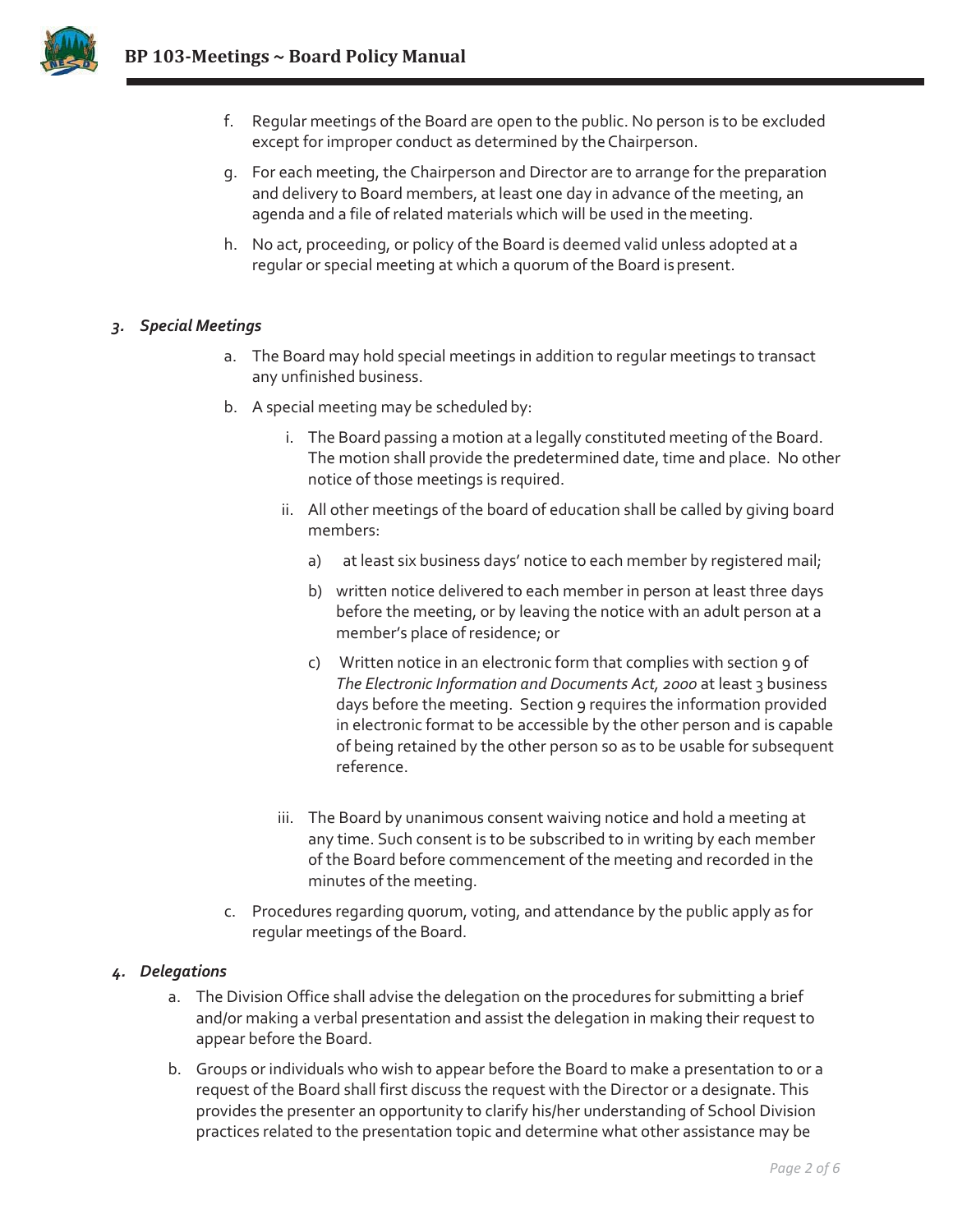

available through the Administration.

- c. If, after meeting with the Administration, an appearance before the Board is still desired, the delegation must make their request to the Division Office at least 5 days in advance of the preferred meeting at which they wish to appear. A request to waive the timelines may be considered if circumstances warrant; for example, if the Board will be making a decision on the matter before the delegation is scheduled to present to the Board.
- d. The Board reserves the right to determine whether the delegation will be heard. For matters clearly within the practice and mandate of the Board, the Division Office in consultation with the Director and Board Chairperson, shall make appropriate arrangements for the delegation to be heard.
- e. Written briefs or a digest of the information to be presented must be submitted to the Division Office at least five days prior to the meeting. The notice and the brief will be provided to each Trustee with the notice of meeting at which the delegation is toappear.
- f. The delegation may have ten minutes in total to make its presentation and may appoint two spokespersons. The Chairperson will thank the speaker.
- g. Delegations and guests to the Board meeting, excluding media, must request permission of the Chairperson to record any or all of the proceedings.
- h. Decisions regarding requests made by delegations will be dealt with at the next meeting of the Board or appropriate committee unless the Board will be making a decision on the matter as part of another scheduled item of business on the agenda or it is otherwise agreed to by a majority vote of the members present.

### *5. Attendance*

- a. Board members are expected to attend all meetings of the Board. A record is to be kept of the members present at each regular, special, and closed sessionmeeting.
- b. A Board member is required to vacate his or her officeif:
	- i. The member is convicted of an indictable offence.
	- ii. The member is absent from three or more consecutive meetings of the Board without authorization of the Board.
- c. The Director of Education or designate is to attend all sessions of all meetings ofthe Board unless in-camera and/or his/her own salary or status is underreview.
- d. The Director is to invite other members of the administrative staff to attend meetings as may be needed.

### *6. In Camera Sessions*

*In camera* sessions are sessions involving only the elected members of the board. The purpose of *in camera* and board only sessions is:

a. To provide an opportunity for the board to discuss particularly sensitive matters within the jurisdiction ofthe board (such as litigation, labour relations, or management performance).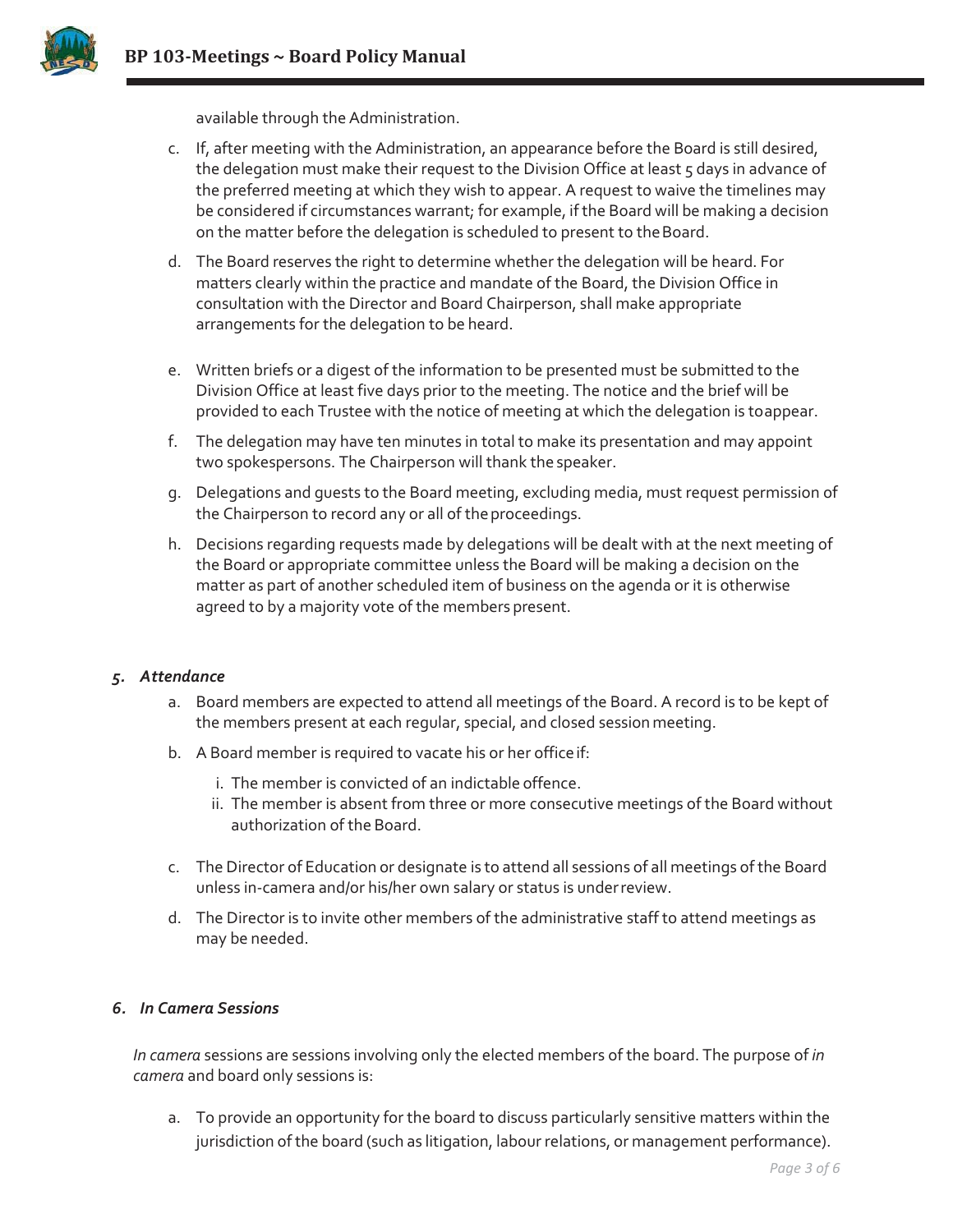

- b. To provide an opportunity for the board to discuss sensitive internal board governance matters.
- c. To provide an opportunity for the board to review the performance and compensation of the Director of Education, in the absence of resource officers or others who are not members of the board.
- d. To provide a forum in which board members who are reticent or reluctant to speak may indicate this and seek advice on the appropriate way to raise issues ofconcern.
- e. In the case of internal and external auditors, to safeguard the independence of those officers by providing direct access to the board without members of administration in attendance.

At the commencement of the meeting, an *in camera* or board-only session provides an opportunity for board members to flag any sensitive or contentious agenda items and to agree on how or whether to deal with them in advance. It also provides an opportunity for the board chair or others to advise of confidential information which they have in advance of the meeting.

Care must be exercised by the chair to ensure that *in camera* sessions remain focused on appropriate items and do not digress into areas that should be discussed in the presence of management. The board chair must exercise his/her authority as chair to determine the appropriateness and relevance of issues raised *in camera*, and to provide opportunities for all board members to contribute meaningfully to the discussion.

# *7. Closed Sessions*

- a. The Board may adjourn into closed session at the conclusion of a regular or special meeting of the Board, or at other times as may be necessary on a motion of the Board.
- b. Items which may be considered in closed session include:
	- i. Personal or confidential matters relating to staff, students, orfinance.
	- ii. Legal opinions respecting the Board and its activities.
	- iii. Negotiations with respect to the purchase, lease, or sale of property.
	- iv. Establishment of guidelines and receipt of progress reports on contract negotiations with employee groups.
- c. Decisions reached in closed session must be presented as reports or motions in the open board meeting to make them valid and binding on thedivision.

# *8. Electronic Meeting*

a. The Board may hold a meeting using any electronic means. The means used must enable each trustee participating in the meeting and any members of the public attending the meeting to hear all the other board members and follow any votes taken.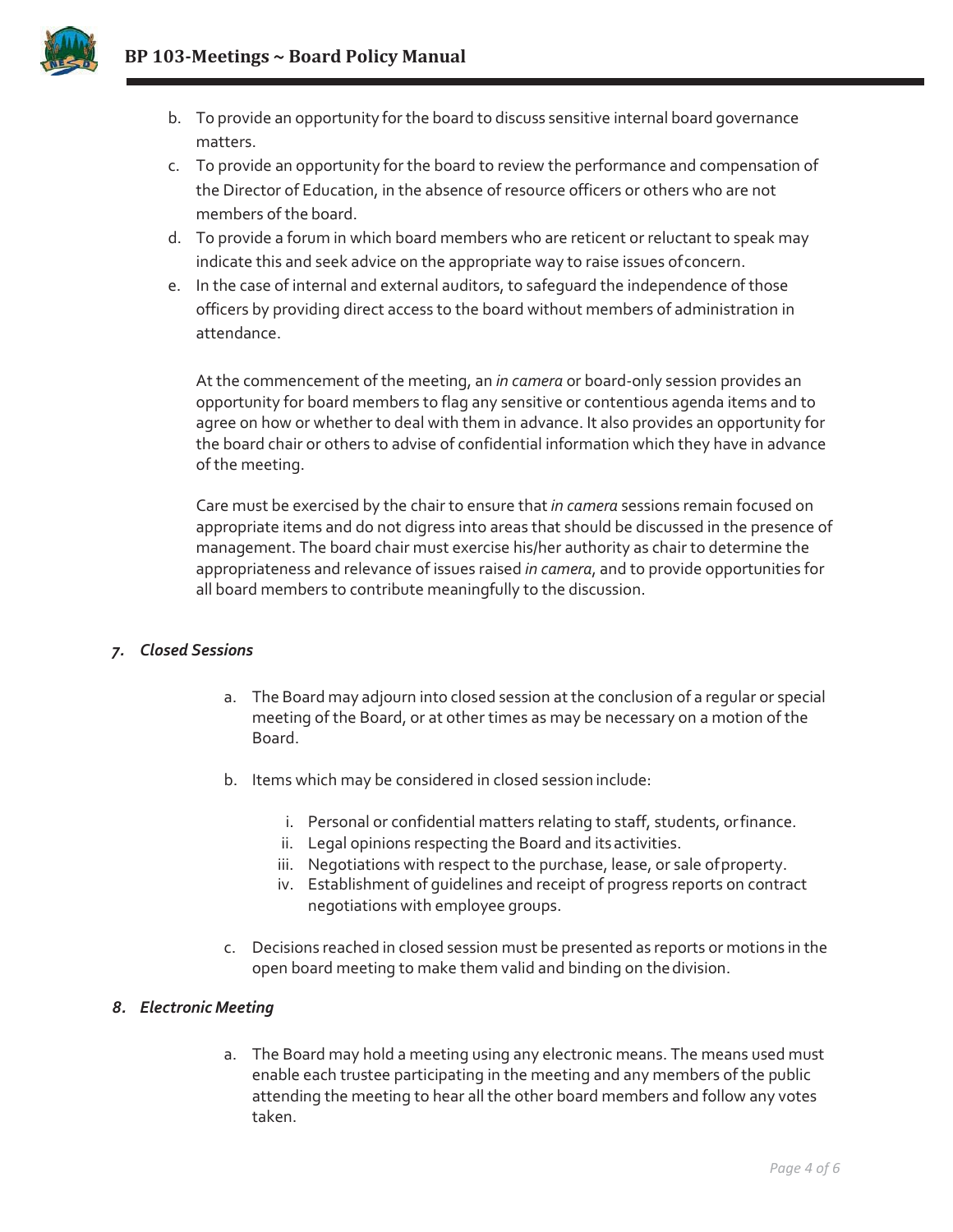

- b. At least one of the following persons must be present at the Board Office during the meeting:
	- i. A member of the Board
	- ii. The Director of Education
	- iii. The Superintendent of Business Administration.
- c. Reasonable steps must be taken to notify the public of locations fromwhich members of the public may participate.
- d. A Board member may participate from a location to which the public does not have access.

#### *9. Minutes*

- a. The Superintendent of Business Administration, or designate, is to record the minutes of each organizational, regular, and special meeting in a form approved by the Board.
- b. Copies of the minutes are to be distributed to Board members, the Director, andto such other persons as the Board or Director deems as ispractical.

#### *10. Annual Meeting of Electors*

- a. The Board may convene an annual meeting of electors after receipt of the audited financial statement of the Board.
- b. The Superintendent of Business Administration is to give notice of the meeting in accordance with section 9 of *The LocalGovernment Election Act, 2015.*
- c. At least fourteen days prior to the meeting, School Community Councils are to receive copies of the:
	- i. Report of the Board
	- ii. Report of the Auditor and financial statement for the preceding year
	- iii. Report of the Director
- d. Electors present at the meeting are to elect one of their number to preside as Chairperson and one other as secretary for the meeting. The Superintendent of Business Administration is to facilitate the nomination procedure and conducting of the meeting.
- e. The statement of proceedings of the meeting, as prepared by the secretary to the meeting, is to be distributed to the Board and School CommunityCouncils.